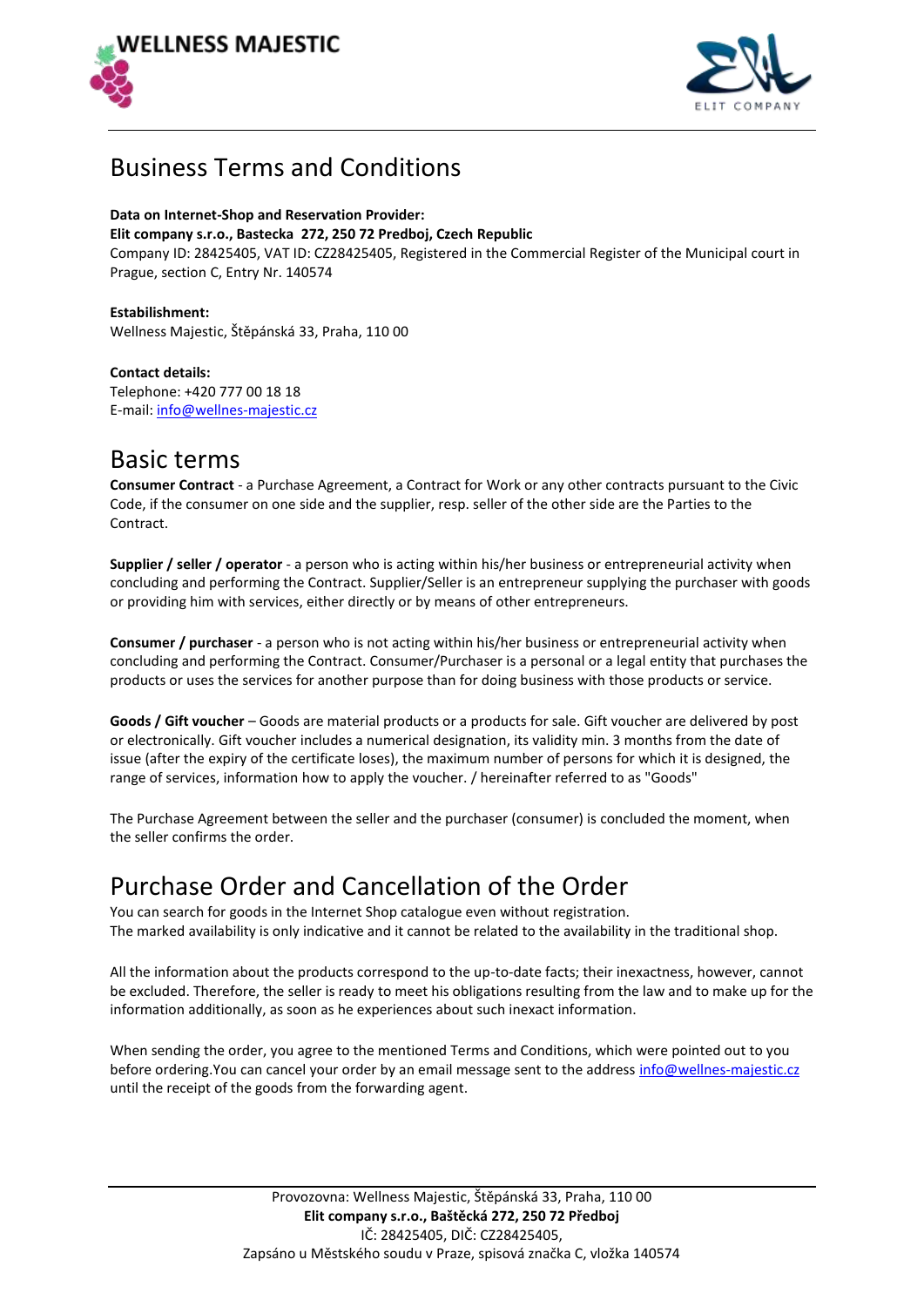



## Purchase Order and Cancellation of the Reservation

Reservation can be made without any registration. Reservations with payment "on spot" are supported with credit card guarantee. Credit card guarantee is guaranteed with payment or credit card registered directly by the online reservation process. All reservations can be cancelled free of charge 24 hours before the the procedure time and date. In case of later cancellation then 24 hours before the procedure or in case of Noshow, we charge penalty fee of 100% on the provided credit card. In case of voucher/certificate payment, this voucher will be signed as used/applied and cannot be used again. In case of full prepayment, there is NO refund available. Reservation can be cancelled via email at

info@wellnes-majestic.cz. Unwritten or telephone cancellations are not available. These forms are not supported.

# Terms of Delivery

The forwarding agent dispatches the goods within 10 days upon receipt of the order at the latest. It the goods are available on stock, they are dispatched within 2 working days. In case of cashless payment we dispatch the delivery after out account is credited with the amount.

In your delivery, you will receive the purchase document, the certificate of guarantee, and the instructions in Czech language, if required by the character of the goods.

If you provide us with the ordinary data needful to issue the complete tax document or the invoice for you, we will do it with pleasure.

If the good is not available the moment of processing the order, we will find out its availability and the term of delivery at our business partners. We will inform you about the performance of the order as soon as possible to your contact email address.

If you wish the entire order to be delivered at once, please mark this requirement in the form, column "Note". If the order is performed in steps for the reason of ordered goods unavailability, the freight will be charged to the supplier.

# Terms of Payment

The prices are understood as being valid at the time of ordering. The prices of the goods marked as "sales" are valid only on available stock. The price for the order confirmed by us will not change.

The prices are mentioned in CZK incl. VAT rates.

Carriage is charged separately, according to the chosen kind of transport:

In case of COD carriage, the postage is charged at 99,00 CZK for a parcel not exceeding 1 kg. Bigger sizes will be charged pursuant to the price lists of the forwarding agent. You will be informed about the different postage charge by email.

Transporting charges are valid for Czech Republic destinations. For destinations abroad, there is an individual price pursuant to the valid price lists of the Czech Post or the forwarding agent.

NO packaging charges apply!

You can choose one of the following possibilities to pay for the order confirmed by us:

- cash on delivery (COD) – at the time of delivery of the goods

- cash payment- if you collect the goods in one of our shops

- cashless transfer – by in-advance bank transmission. In case of cashless payment we dispatch the delivery after our account is credited with the amount.

Carriage is valid only for Czech Republic destinations.

CAUTION! We do not bear the costs of transport in case of the withdrawal from contract.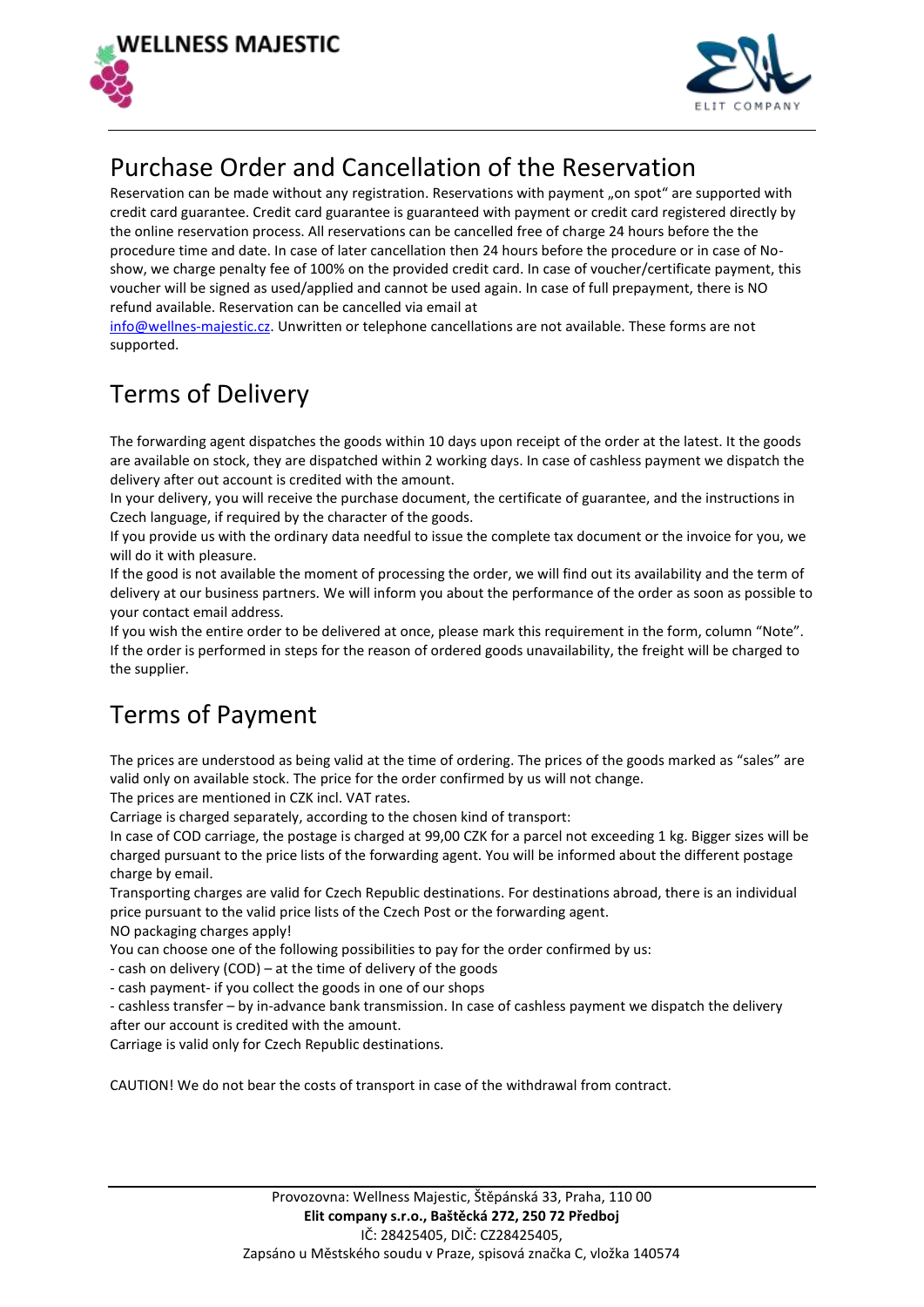



## Receipt of the Goods

You can take delivery of the ordered goods:

- by means of a forwarding agent

- in person, at the workshop of the Internet Shop provider

When accepting the delivery supplied by means of our contractual forwarding agent, please check the parcel for visible outside damage.

In case the outside cover of the parcel is damaged, do not take the parcel from the forwarding agent and contact our expert.

The supplier is responsible for the complexity of the undamaged parcel and he is charged with the costs for the delivery of missing goods.

# Guarantee Claim Guidelines

### **Returns**

In accordance with Act No. 367/2000, the purchaser is entitled to withdraw from contract within 14 days upon receipt of the goods, without giving the reasons. If he/she decides to return the goods, he /she is to send the undamaged goods, without signs of use or wear, in original packaging, back within the above time (crucial is the date on which the goods is delivered to the seller). Along with the goods, you have to submit the invoice or another document proving you have purchased the goods in our Internet Shop.

We will refund the money upon our agreement with the customer by bank transmission (the money will be transferred within approx. 7 days upon receipt of the goods). If you wish to get the refunded money per postal order, we will deduct the Czech Post-Office commission of 30,00 CZK for this service.

### **Parcel Check**

- If the parcel cover is visibly damaged, the purchaser is obliged to check the content of the parcel when receiving the parcel from the forwarding agent.

- The purchaser can reject such a parcel. In this case, inform use please immediately at the phone number +420 777 001 818.

- If the purchaser has accepted the parcel as not visibly damaged, he is obliged to check the content of the parcel without undue delay, however, not later than within 24 hours upon receipt from the forwarding agent, and to inform the seller on possible discovered defects immediately. We have especially in mind the invoices not corresponding to the real content of the parcel, and the apparent defects of the products.

Place and way of lodging the complaints resulting from defective goods

You have to lodge the complaint resulting from defective goods at the workshop of the Elit company s.r.o., Bastecka 272, 250 72 Preboj, CZ. Phone +420 777 00 18 18.

### **When lodging the complaint, please submit**

- copy of the purchase document (invoice)

- goods under complaint, original packaging, unless the purchaser has agreed with the seller explicitly that the original packaging is not necessary

- description of the defect

In case of justified complaints lodged during the guarantee period, the company Elit company s.r.o. undertakes to dispose of the claim free-of-charge.

The defect is – as to its nature – removed either through defect removal at a concrete product, or through replacement of the product for a new one.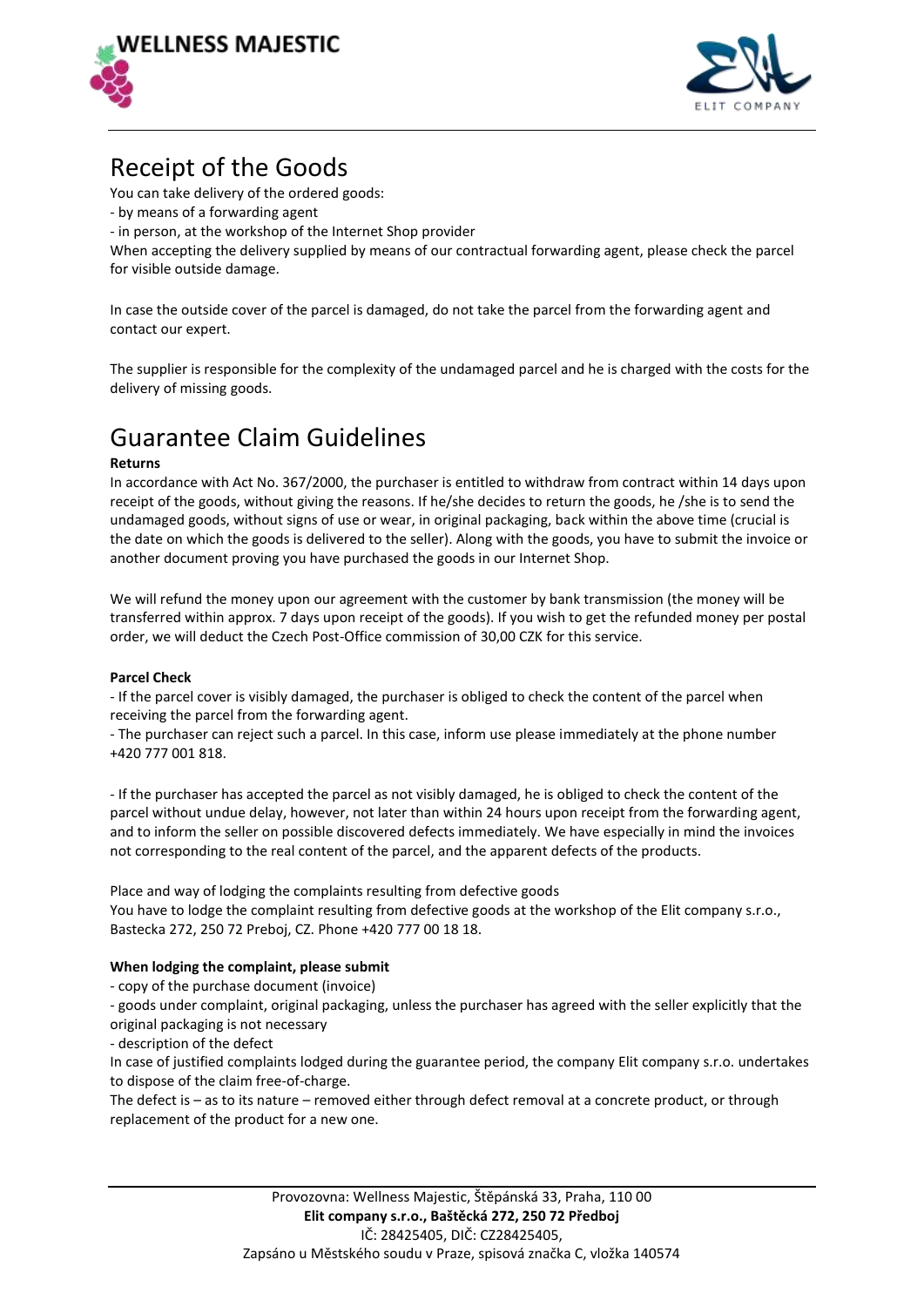



#### **The guarantee does not cover the damages caused**

- if the product has been used in another way than that mentioned in the instruction, or than usual
- by mechanical or intentional damage
- pby wear and tear resulting from the nature of the product (consumption, use etc.)
- by an element (water, fire, direct sunshine, wind, flash) or other outside influences etc.

In case of a justified claim for a refund, the amount paid for the goods under complaint will be transmitted to your account, or by post order.

#### **Transport of the goods under complaint**

The purchaser is to deliver the goods under complaint to the place where the complaints are lodged at his own expenses (mostly to be sent by post). The goods under complaints sent as cash on delivery will be not accepted.

In case of a justified complaint, the Elit company will deliver the new goods to the customer at its own expenses.

#### **The rights resulting from the responsibility for defects – conflict with the Purchase Agreement**

The seller is responsible to the purchaser for the fact that the sold product complies with the Purchase Agreement, especially it is free of defects.

If the product does not comply with the Purchase Agreement (hereinafter referred to as "conflict with the Purchase Agreement"), the purchaser is entitled to urge the seller to bring the product into harmony with the Purchase Agreement free-of-charge and without undue delay and in accordance with the requirement of the seller either by replacing the product or by repairing it. If such a procedure is not possible, the purchaser can demand a reasonable discount from the price, or withdraw from the contract. The above is not valid if the purchaser knew about the conflict with the Purchase Agreement before accepting the product, or if he caused the conflict with the Purchase Agreement by himself.

The conflict with the Purchase Agreement, which becomes evident within six months of product acceptance, is considered to be a conflict existing on delivery, if this does not contradict the nature of the product, or if the opposite is not proven.

The rights resulting from the responsibility for defects – defects occurred during the guarantee period. If a removable defect occurs, the purchaser is entitled to have the defect removed without undue delay. If reasonable, the purchaser can require the replacement of the product or of a part thereof, if the defect concerns just a part of the product. If the above procedure is not possible, the purchaser can require a reasonable price discount, or withdraw from the contract.

If a non-removable defect occurs, which avoids the product to be used in a usual way, the purchaser is entitled to require the replacement of the product, or to withdraw from the contract. The purchaser has the identical rights if the defects are removable but the purchaser is not able to use the product ordinarily because of repeated occurrence of a defect after the repair, or because of higher number of defects (in practise, the third identical defect or any forth defect are considered to be a reason for asserting the rights resulting from the responsibility for defects, as it is in case of a non-removable defect).

In case of other non-removable defects or if the purchaser does not require the product replacement, he is entitled to get a discount price or to withdraw from the contract.